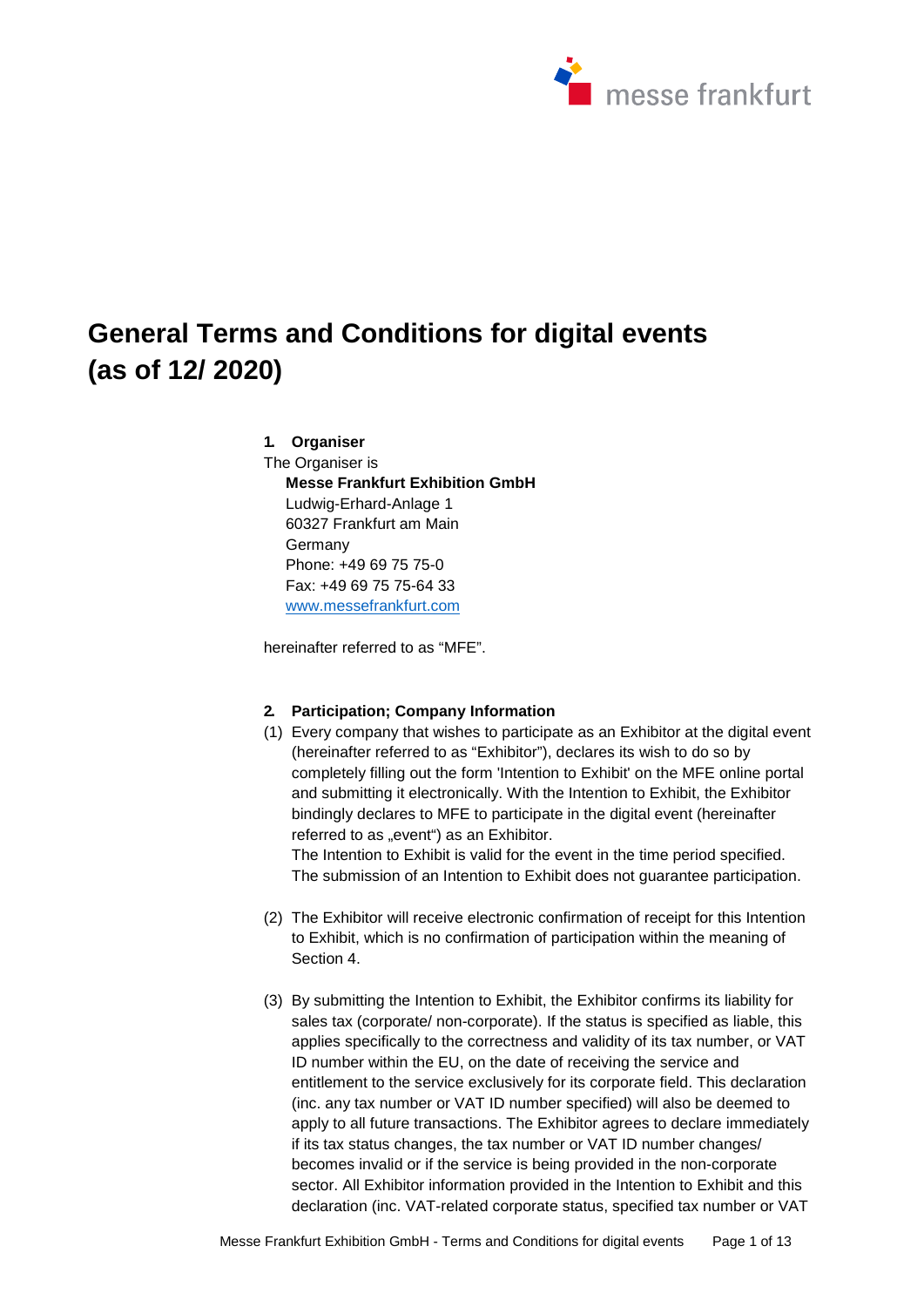

ID number) are standard information for all Messe Frankfurt services provided to the Exhibitor.

In case of a change of name/ change of legal form, the new company shall legally bear all liabilities existing against Messe Frankfurt GmbH and its subsidiaries (Messe Frankfurt Group). The legal successor is obliged to inform MFE of the new tax number or VAT ID number, if it has corporate status.

The company, which declares its participation, will be a Contracting Partner and beneficiary of services. To distinguish whether the service is intended for the management headquarters or a branch of the company, the applicant must declare that the services are intended exclusively or primarily for a particular entity, whose address and associated tax number or VAT ID number are specified in the Intention to Exhibit.

- (4) By sending the declaration of participation, the Exhibitor declares his agreement to receive electronic invoices from the Messe Frankfurt Group, in the format used by it.
- (5) MFE is not liable for consequences or damages that may arise directly or indirectly from false, misleading, inaccurate or incomplete information in the Intention to Exhibit, or based on any other details from the Exhibitor. It reserves the right to refuse inadequate, incomplete or late Intention to Exhibit forms.

#### **3. Registration**

- (1) MFE will send the Exhibitor an electronic confirmation of participation after review the Intention to Exhibit.
- (2) By submitting the Intention to Exhibit the Exhibitor acknowledges the General Terms and Conditions as well as event-related special provisions of MFE as legally binding.
- (3) MFE decides on the participation of the Exhibitor at its sole discretion. Taking into account the purpose and structure of the event to be determined by MFE, MFE is entitled not to admit Exhibitors to participate. The Exhibitor cannot rely on participation in past events. Companies that have not fulfilled their financial obligations to MFE from previous events, or have violated the house rules or the General Terms and Conditions, Technical Guidelines or other special event provisions by MFE during previous events, may be excluded from admission. The Exhibitor has no claim for damages.
- (4) Manufacturers whose products to be exhibited correspond to the commodity groups of the event are authorised to participate as Exhibitors. The same applies to trade publishers with the appropriate subject matter. Other companies will be approved by MFE to participate, provided their exhibits constitute an inherent supplement to the scope of products on show.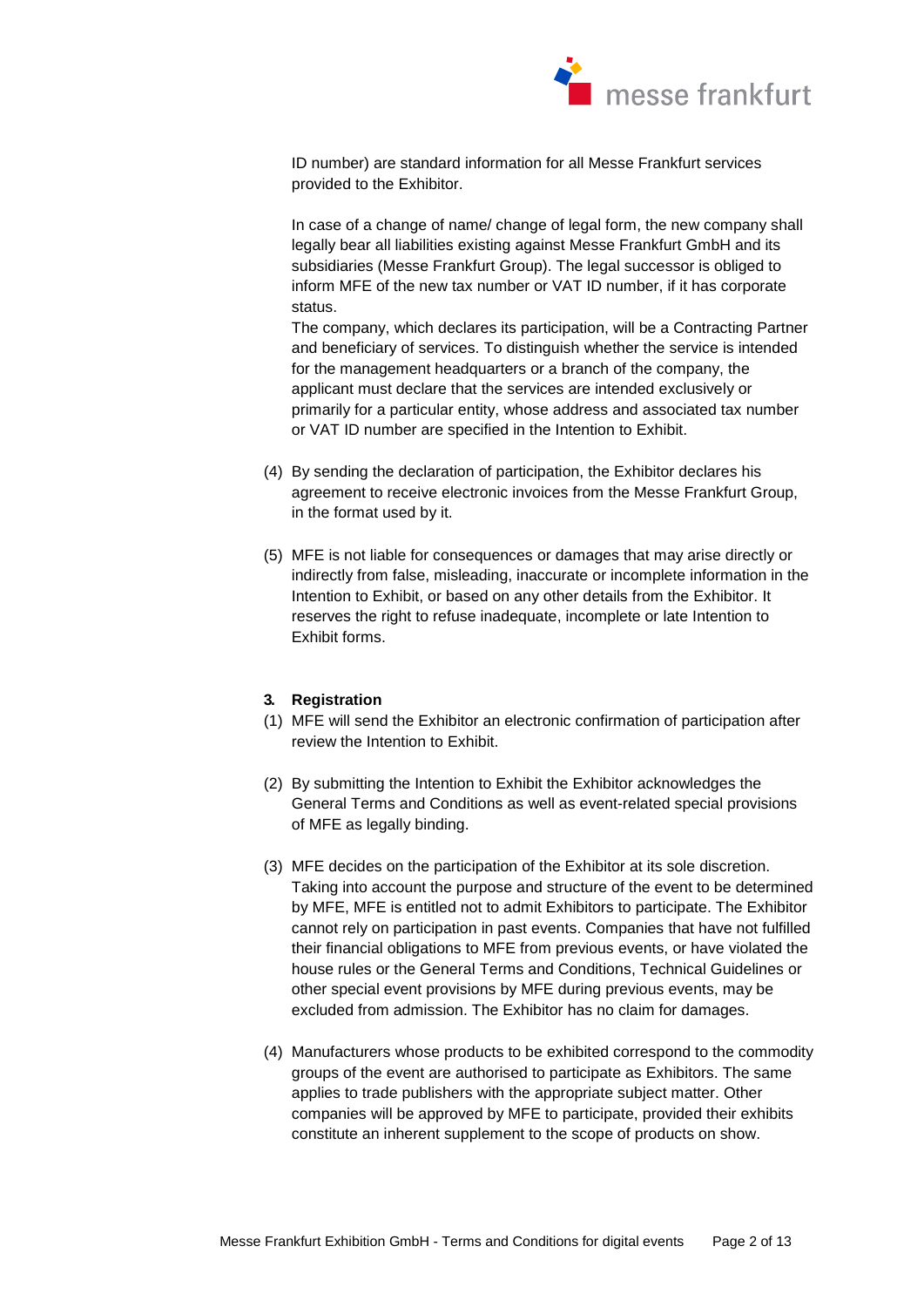

(5) The Exhibitor undertakes to provide MFE with all of the information required regarding its company and the products to be exhibited. The Exhibitor must specify at least one category in the Intention to Exhibit. Should the Exhibitor want to display several approved product groups on a digital exhibitor profile, it must designate one of the groups as the main

product group. Should the Exhibitor's range of products or the composition of its product range not comply with the details submitted, MFE is entitled, at short notice if need be, to exclude the Exhibitor from taking part in the event.

Depending on the nature of the event, software and services shall likewise be classified as suitable for a trade fair presentation alongside the products to be displayed (exhibits, merchandise, goods, product groups, exhibition goods and exhibition articles).

- (6) MFE will determine the composition of sectors and product groups for the event and their weighting, and is entitled to consider the composition of the Exhibitor in respect of international origin, corporate structure, economic level and other objective features as part of participation approval. It is not bound by decisions taken in the past regarding previous events.
- (7) MFE is entitled to grant the temporary admission of Exhibitors if it has a substantial interest in measures referred to in paragraph 6 due to special circumstances.
- (8) MFE is entitled to refuse the participation of companies which have acquired corporate values such as names or trademarks of former Exhibitors. This does not apply in the event of legal succession.

#### **4. Conclusion of the Contract of Participation; Subsequent Changes**

- (1) When the electronic confirmation of participation, stating the agreed scope of services, is sent to the Exhibitor, the Participation Contract between the Exhibitor and MFE becomes legally binding. The Participation Contract is valid for the specified period.
- (2) Confirmation of participation assumes that all outstanding debts owed to MFE against the Exhibitor are completely settled. Completed confirmations of participation issued despite overdue outstanding bills are subject to the condition that these debts be settled immediately upon receipt of confirmation of participation. The same applies to the bills outstanding to Messe Frankfurt Venue GmbH also to Messe Frankfurt Medien und Service GmbH.

If these outstanding bills are not settled immediately, MFE is entitled to terminate the Participation Contract.

(3) Confirmation of participation for new Exhibitors is issued under the condition that the participation fee is received by the cut-off date (Section 8 (2), (3)); otherwise, MFE is entitled to terminate the Participation Contract. New Exhibitors are Exhibitors who have not participated in the previous corresponding event.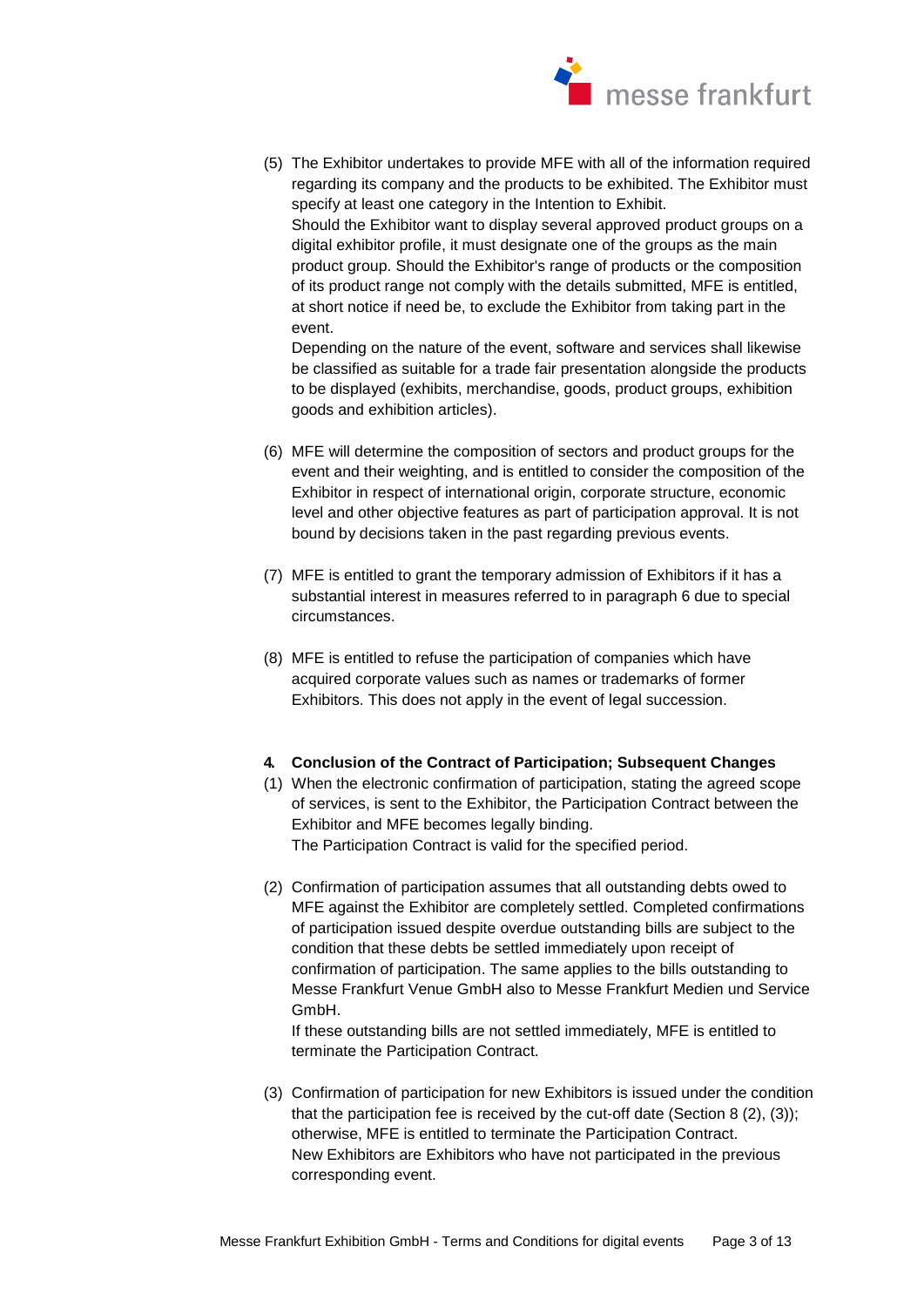

- (4) The Participation Contract applies only to registered Exhibitors. Moreover, it is not allowed to assign the confirmed digital exhibitor profile wholly. partially or free of charge to third parties, or to include or represent other companies on the digital exhibitor profile. Participation Contracts transferred to a different Contracting Partner in justified exceptional cases, such as in cases of export promotion, and requires the prior written consent of MFE. MFE is entitled to invoice the Exhibitor for the resulting costs with a set charge of EUR 350.00 ("Exhibitor replacement transfer fee"). In the event of infringement MFE shall be entitled to terminate without notice and to block and delete access to the event platform; the exhibitor shall remain obliged to pay the participation fee or the fee shall not be refunded.
- (5) The Participation Contract is only valid for the products listed in the Intention to Exhibit and approved by MFE. Only these products may be digital exhibited or presented. MFE is entitled to exclude exhibits from admission or presentation that do not meet the standards set by their event objectives at any time. If the Exhibitor wishes to alter its digital exhibition profile, it is obliged to register newly added, and/ or omitted products in sufficient time prior to the event for approval by MFE so that it can carry out the necessary checks. For periods of less than two months, MFE can no longer guarantee the required examination and the related admission. If the Exhibitor changes its product range or the composition from that stated in the Intention to Exhibit without the consent of MFE, MFE is entitled to terminate the Participation Contract without further notice. No claims for damages by the Exhibitor against MFE may be derived from this. The Exhibitor remains liable for full payment of participation fee, i.e. no refund will be made.
- (6) Minimum required content for the digital exhibitor profile For a standardised presentation of the digital exhibitor profiles, the exhibitor undertakes to provide at least the following information and data for each package booked on the event platform:
	- Company name,
	- Company address,
	- Contact details,
	- Company page with text and picture,
	- $-$  Entry at least under 1 product group,
	- 1 product page with text and photo on the event platform additionally,
	- $-$  1 sales representative with profile (1 team member in teams),
	- 1 search category in exhibitor search on the event platform.

# **5. (Partial) cancellation and Non-participation**

(1) If the Exhibitor cancels its participation in the event or does not take part in the event, for whatever reason, the following cancellation costs shall be inccured in relation to the participation fee or the participation fee shall be payable in full:

(i) Declaration of non-participation up to 3 months before the event: free of charge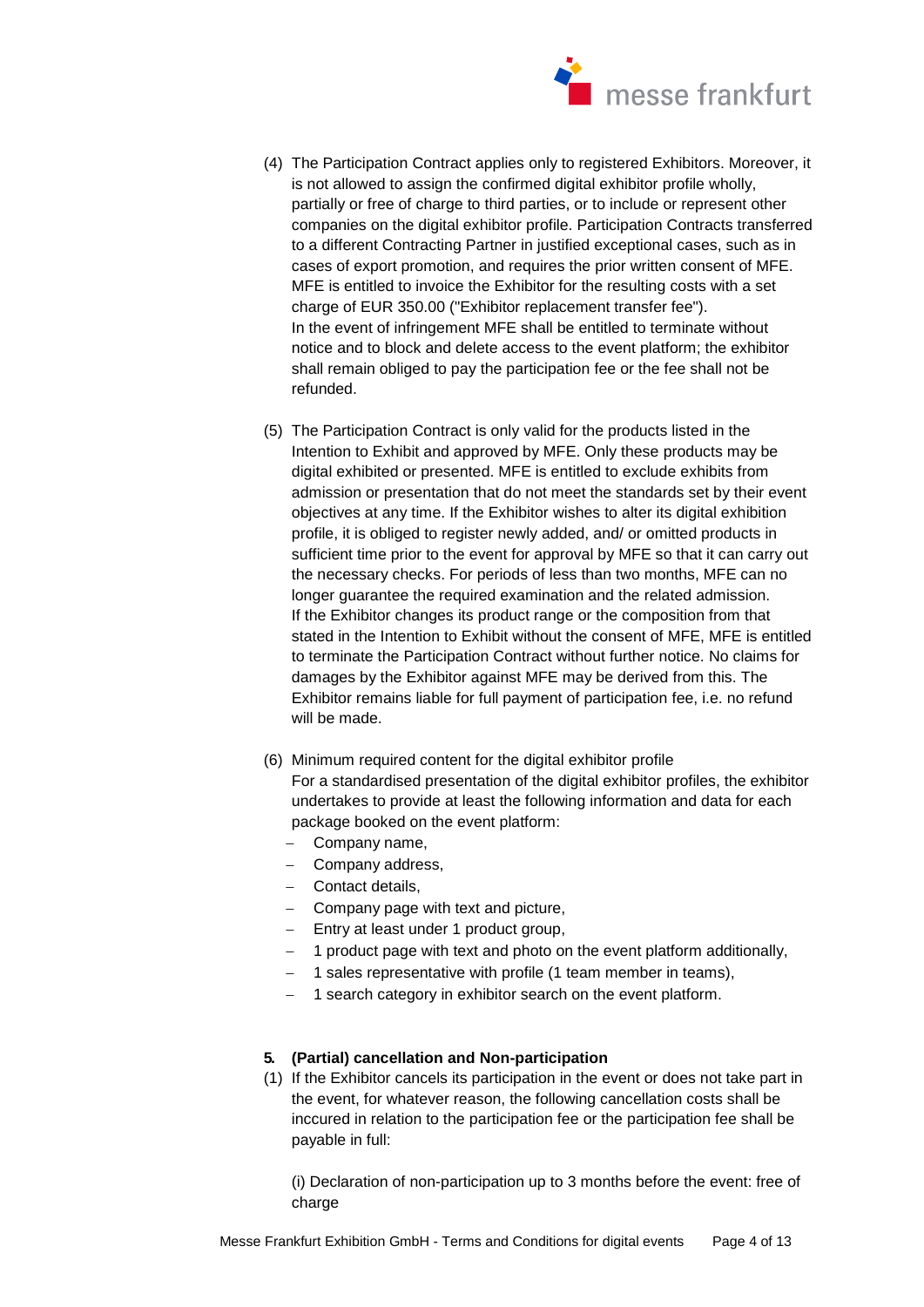

(ii) Declaration of non-participation between 3 months and 4 weeks before the event: 50 %

(iii) Declaration of non-participation within 4 weeks before the start of the event: 100 %

The declaration of non-participation must be made in at least in text form (e.g. by e-mail to the responsible sales manager). Any declarations of nonparticipation that are only made verbally are ineffective, with the consequence that the Exhibitor is in any case liable for the participation fee in full.

(2) If the Exhibitor intends to extend (upgrade) or reduce (downgrade) his booked package, this is generally possible in consultation with the responsible sales manager, in the event of a downgrade in accordance with the scale specified in paragraph 1 with regard to the package to be cancelled.

# **6. Exhibitor obligations and digital exhibitor profile**

- (1) Mainly brand-new or unique products may be used for the digital exhibitor profile.
- (2) The Exhibitor alone is responsible for the proper and timely maintenance of its digital exhibitor profile. The Exhibitor must ensure that its content corresponds to the product groups it has registered and is available at the start of the event. In addition, the Exhibitor must ensure that visitors can contact it for the duration of the event or during the event times via the digital services offered within the framework of the digital event.
- (3) The Exhibitor alone is responsible for the content published in the digital exhibitor profile or any damages resulting therefrom. The Exhibitor is responsible for the content and lawfulness of the images and text documents provided for or posted in the digital exhibitor's profile. The Exhibitor represents and warrants that the contents provided by it do not infringe any IP rights or other rights of third parties. MFE is not required to check whether the information provided by the Exhibitor for the provision of services infringes or may infringe any IP rights or other rights of third parties.
- (4) If MFE is notified of a possible infringement of rights in the Exhibitor's details or materials and thus in its digital presentation as well as in other Messe Frankfurt media, it will fulfil its corresponding obligations to check. If MFE comes to the conclusion, after a legal examination of the factual and legal situation, that an infringement of the law has occurred, MFE may discontinue all affected services of the booked service package and block the Exhibitor in the media concerned. This does not justify a price reduction or reimbursement of costs; claims for damages are excluded. The same shall apply if MFE is informed by a court decision of an infringement of rights in the Exhibitor's details or materials.

If a court subsequently comes to a different conclusion to that of MFE within the framework of its duty to check, or if a court decision concerning an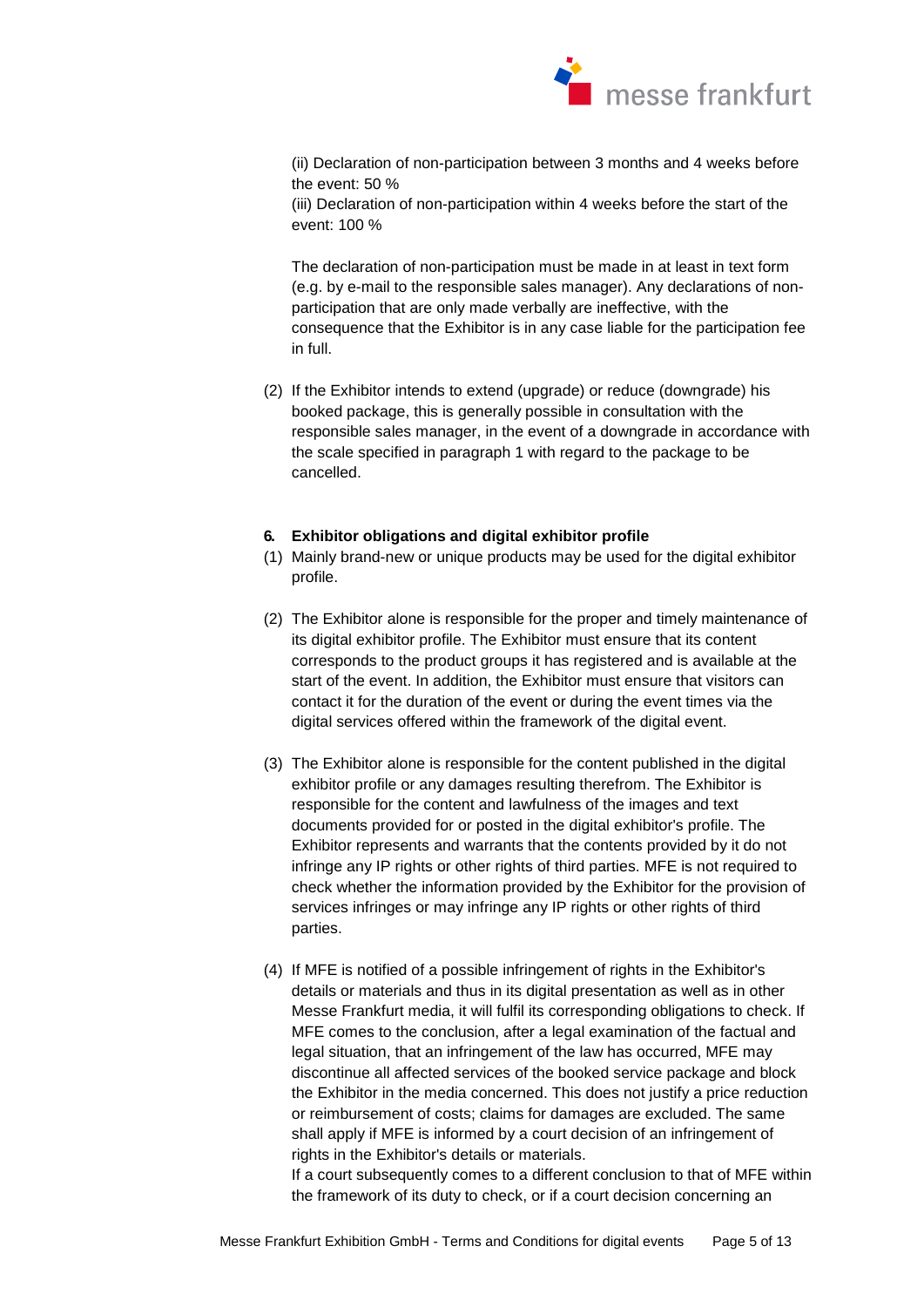

infringement of the Exhibitor's rights is set aside by a subsequent court decision, the Exhibitor shall likewise have no claim against MFE for a price reduction, reimbursement of costs or compensation for damages.

- (5) MFE reserves the right to refuse to publish data, advertising material on the grounds of its content, origin or technical form for objectively justified reasons if, in MFE's dutiful judgement, its content infringes laws, official regulations or public decency, or if MFE cannot reasonably be expected to publish it. In doing so, MFE shall take into account not only the content but also the overall visual appearance of the content from a qualitative and aesthetic point of view. The Exhibitor shall be informed immediately if publication is refused.
- (6) The Exhibitor shall provide MFE and its affiliated companies within the meaning of §§ 15 ff. AktG (German Stock Corporation Act) on first demand, free of all possible claims for damages and other claims by third parties arising from the infringement of protection or other rights, and to the extent that MFE demands advance payments in this respect.
- (7) In the event of a breach of these obligations under section 6 (1) to (3) and (5), section 4 (5) shall apply.

# **7. Warranty for defects**

- (1) The Exhibitor is obliged to check his published digital exhibitor profile and to report any defects immediately. If, despite careful examination, a defect only becomes apparent at a later date, it must be notified immediately after it becomes known.
- (2) The Exhibitor may in principle only demand withdrawal from the contract or a reduction in payment if the rectification of defects has failed, is no longer possible due to the passage of time (e.g. end of the event) or is unreasonable for MFE.
- (3) MFE may refuse to rectify defects as long as the Exhibitor has not properly fulfilled his contractual obligations.
- (4) If the notification of defects is delayed, warranty claims shall expire completely.
- (5) MFE accepts no warranty claims for the digital exhibitor profiles being available safely and without error at all times.
- **8. Payment, Cancellation Due to Non-Payment and Insolvency, Right of Lien**
- (1) As consideration for the right to participate in the event including the functional use of the event platform, the Exhibitor must pay MFE (the participation fee).

Prices valid for the event are stated in the corresponding event price lists on the online portal.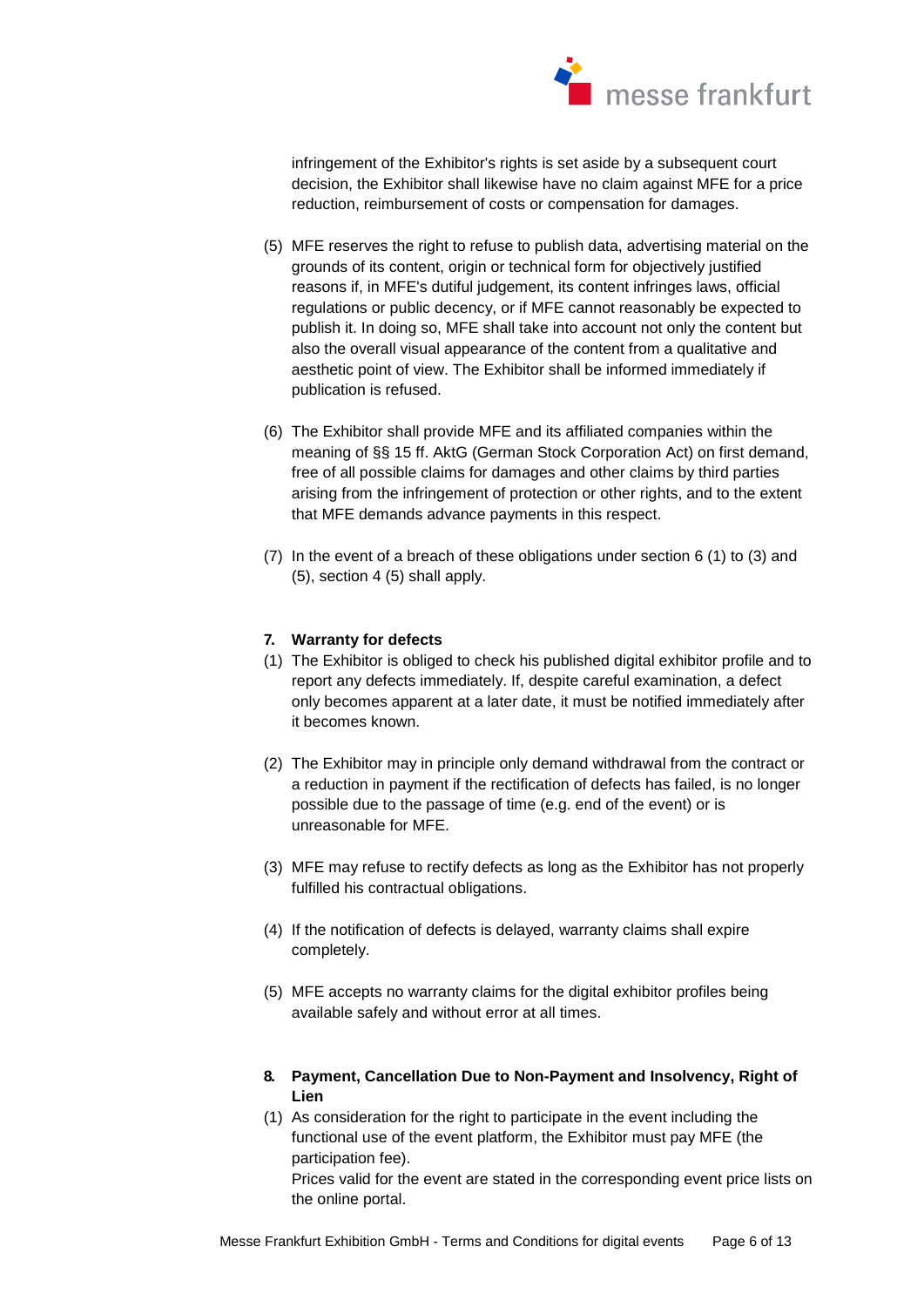

- (2) The Exhibitor will be sent an invoice for the participation fee. All prices are excluding applicable taxes and shall be paid in euros.
- (3) The invoice amount is due 75 days prior to the event. MFE is entitled to designate shorter due dates.
- (4) Complaints regarding invoices must be asserted in writing within a preclusive period of 14 days after receipt. Offsetting unrecognised bills or claims against MFE is not permitted.
- (5) The Exhibitor is obliged to inform MFE immediately in the event of insolvency proceedings or if the Exhibitor is unable to pay during the contractual relationship.
- (6) MFE is entitled to terminate the Participation Contract concluded by registered letter to the last known address of the Exhibitor, without giving notice and without prejudice to the further liability of the Exhibitor for the full participation fee, if
	- a. insolvency proceedings relating to the Exhibitor have been started or the Exhibitor has suspended payment
	- or
	- b. the participation fee has not been or has only partially been paid by the payment deadline.

In the case of item a., MFE can deny admission to future digital and/or nondigital events. The Exhibitor shall have no claims for damages against MFE.

# **9. a) Event Times and Changes in Event**

- (1) The duration of the event is specified in the Intention to Exhibit. The programme times for Exhibitors and Visitors depend on the respective event. Outside these times, none of the events (event calendar) will take place.
- (2) For the proper presentation (filling and completion) of digital exhibitor profiles or the profiles of Exhibitor representatives, Exhibitors will be granted access to the event platform a few weeks before the start of the event.
- (3) MFE reserves the right to replace announced speakers with others and to make necessary changes to the event programme while maintaining the overall character of the event.
- (4) MFE is entitled to relocate the event temporally by up to seven days before or after the originally planned date, as well as to change the duration of the event and/or the programme times, as long as it has a substantial interest in such measures because of special circumstances. In the event of such a relocation of the event or a change in the duration of the event, the contract is deemed to have been concluded for the new time. This does not give rise to a right of withdrawal, nor does it from a change in programme times. Claims for damages cannot be asserted from this.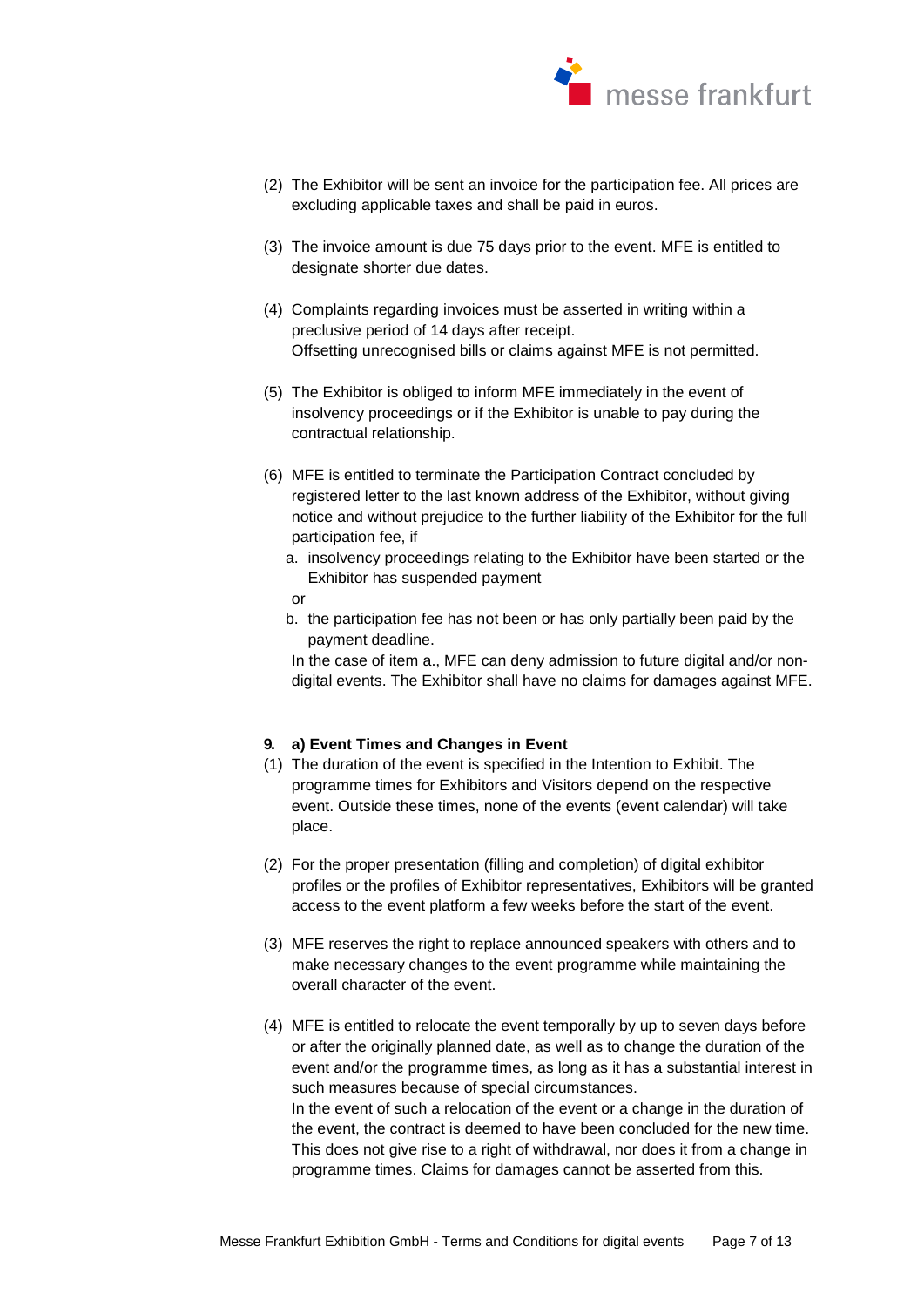

- **9. b) Postponing the event or cancelling it in advance or mid-way through, due to force majeure**
- (1) If the event cannot take place due to force majeure or similar events, MFE shall cancel or reschedule it. If the event is rescheduled, MFE shall make the Exhibitor a new contract offer.
- (2) Both contracting parties will be freed from the contractual obligation insofar as the service is not possible as a result of force majeure or similar events or cannot be reasonably expected in view of the totality of circumstances. Force majeure denotes an external, unforeseeable event for which no operational connection can be demonstrated, and which could not have been prevented, even with the highest level of care that could reasonably be expected. A case of force majeure exists, in particular, in the event of natural disasters (such as earthquakes), war, attacks by terrorists, epidemics, pandemics, travel restrictions, governmental directives, prohibitions, embargoes, raw material shortages, and lack of transport options. A similar event is any circumstance that is outside of the controllable sphere of influence of the contracting parties and is also not preventable or foreseeable with the highest level of care that can reasonably be expected. Such an event is present in particular with forms of industrial action and when there are other operational interruptions or disruptions for which the respective contracting party cannot be held responsible.
- (3) MFE shall refund participation fees that have already been paid. Each contracting party shall pay all other expenses that party has incurred. Claims for damages by the contracting parties for non-performance, in particular damages due to lost profit, shall be excluded insofar as the nonperformance is due to force majeure or similar events.
- (4) If the event must be cancelled after it has begun due to force majeure or similar events, both contracting parties will be released form their obligation to perform from that time forward. The regulations of section 9 b) (3) apply mutatis mutandis.

#### **10. Visitor Authorisation**

- (1) Trade buyers and other trade visitors will be admitted as event visitors. MFE is entitled to carry out corresponding checks of the visitor profiles and to reject visitors who do not correspond to the aim of the event.
- (2) MFE can declare the event to be completely or partially open to the general public.
- **11. Sales Activities, Termination without Notice in the Event of Breach of Duty**
- (1) The Exhibitor may accept general orders and orders from specialist trade buyers who can identify themselves as such and enter into contracts for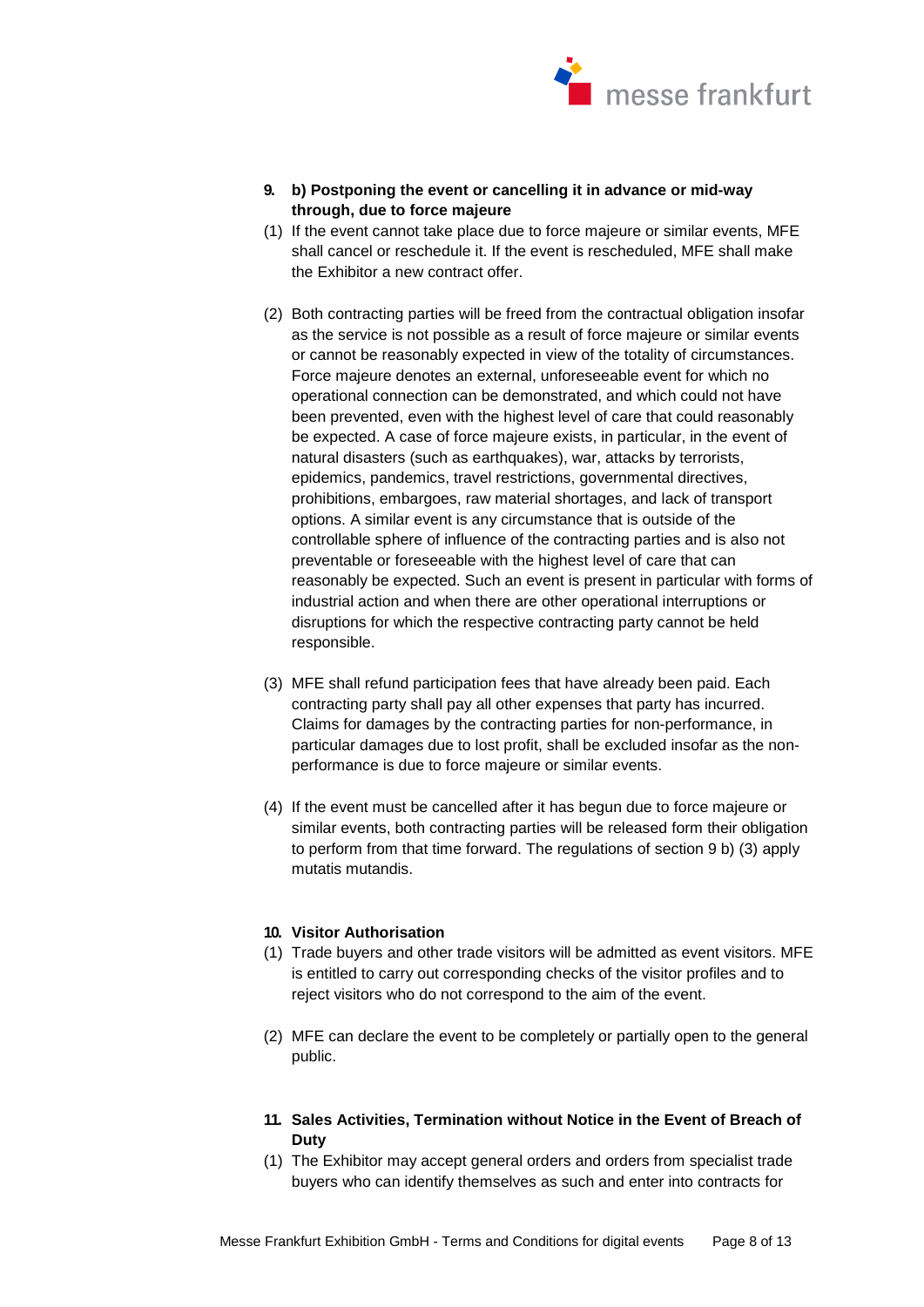

execution outside of the event. This also applies to exhibits which are to be delivered after the event ends.

- (2) Price labels for exhibits are not permitted on the digital exhibitor profile.
- (3) Sales that do not serve the commercial purposes of the buyer are not permitted. This also applies to non-industry buyers, even if it involves the conclusion of contracts for execution after the event. This applies particularly when the event is open to the general public.
- (4) Violations of clause 11 (2) or (3) shall entitle MFE to demand the full participation fee, and to immediately blocking and deletion of the digital exhibitor profile. The Exhibitor has no claim for damages.

# **12. Advertising**

- (1) The digital exhibitor profile is only available to the Exhibitor for advertising purposes for the goods exhibited/presented by it.
- (2) For specific advertising measures possibly on the trade fair grounds or in their immediate vicinity, the event website and digital event platform Exhibitors may contact

Messe Frankfurt Medien und Service GmbH Advertising Service Team Ludwig-Erhard-Anlage 1 60327 Frankfurt am Main Germany

Phone: +49 69 75 75-56 46 E-Mail: [advertising.services@messefrankfurt.com](mailto:advertising.services@messefrankfurt.com) 

- (3) The following advertising measures are not allowed:
	- Advertising measures which violate the relevant laws and regulations, technical regulations
	- or standards of public decency;
	- which include ideological or political themes;
	- third-party advertising and references to suppliers, customers and other companies;
	- publicity for other fairs and exhibitions which are considered to be competitive events;
	- which violate the regulatory requirements and arrangements, in particular those of the fire department.
- (4) The use of the MFE trade show logo or the event logo requires the written approval of MFE.
- (5) The Exhibitor is obliged to pay in full all applicable license and other fees and expenses (GEMA (Society for Musical Performing and Mechanical Reproduction Rights), artists' social security fund, foreign resident tax)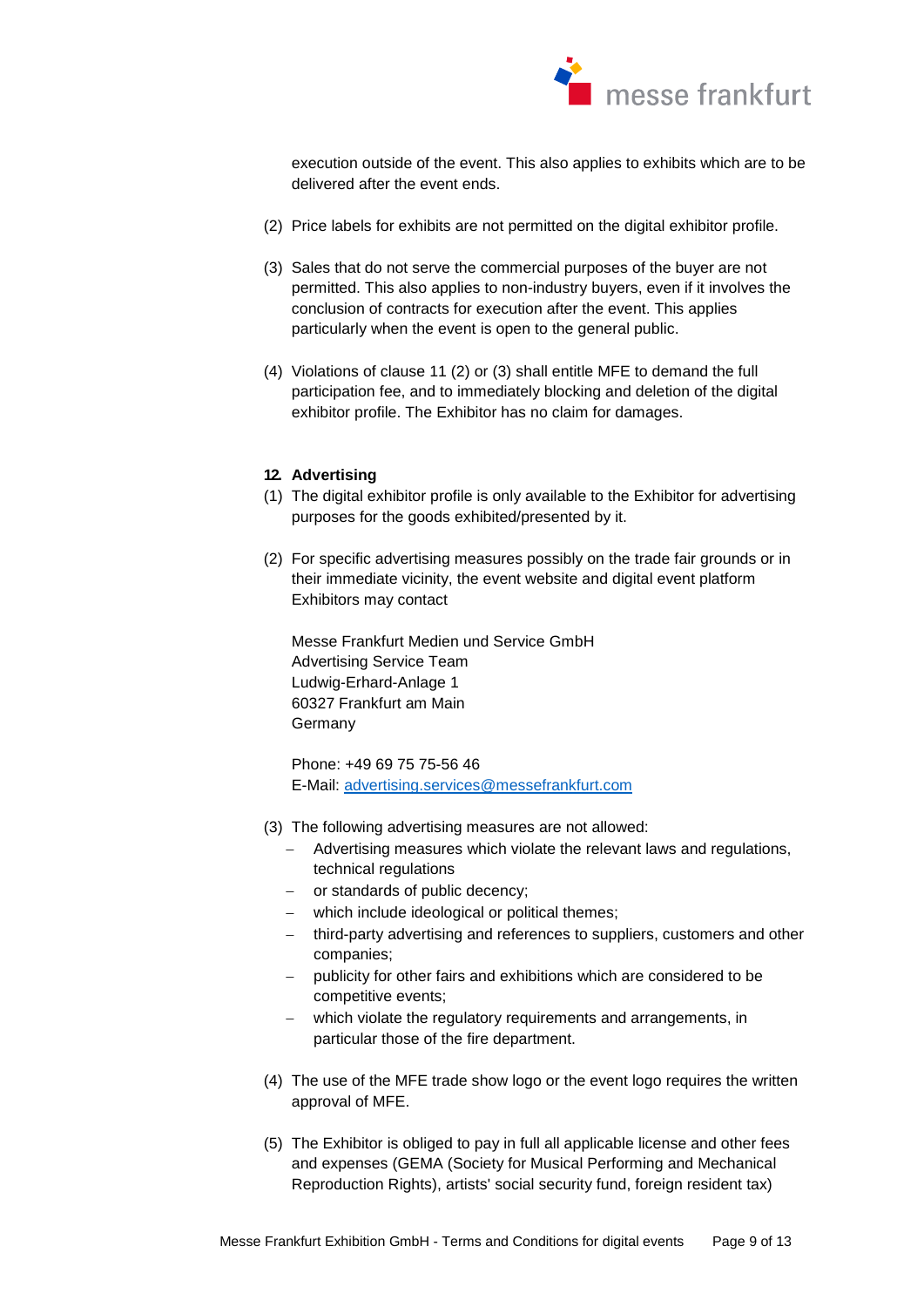

incurred for any musical or other performances it presents, and using any type of sound or image carrier.

If the Exhibitor fails to register or pay any applicable license and other fees and expenses, it indemnifies MFE from any claims by third parties that may be made as a result of its negligence.

(6) MFE has the right to remove any unauthorised advertising or stop any advertising methods without consulting the Exhibitor and without resorting to legal assistance, and to remove this at the Exhibitor's expense.

#### **13. Content and materials on the digital exhibitor profile**

- (1) The contents and materials (texts, images/films, online presentations, advertising, etc.) included in the digital exhibitor profile are protected by copyright, trademark and other German and international legal regulations. The rights of use and exploitation are held by the respective exhibitor or the MFE. The use or exploitation (including but not limited to hosting, distributing, modifying, executing, copying, publicly presenting or displaying) of these contents and materials is generally not permitted and requires the permission of the rights holder. The activity of the media, such as radio, television, film, daily and trade press, for the purpose of reporting is not affected by this. No claim against MFE arises from the general prohibition; the respective Exhibitor is responsible for the implementation of the prohibition in the digital exhibitor profile.
- (2) The Exhibitor has the right to create or have created images ("screenshots") of his own digital exhibitor profile, exhibits, materials and content during the event.
- (3) The Exhibitor agrees for all known and unknown types of use in all media free of charge and without any restrictions in terms of time and place that MFE or third parties commissioned by MFE are entitled to take screenshots of his digital exhibitor profile and/or of exhibits, content and materials within the framework of the event, including the integration of his company logo or trademarks protected by him, and to use them in whole or in part for editorial reporting as well as for marketing and advertising purposes for the event and Messe Frankfurt Group, both non-commercially and commercially, to process them and to reproduce, distribute, exhibit, make them publicly accessible and archive them, also in processed form.

#### **14. Design Protection and the Fight Against Piracy**

- (1) It is the responsibility of the Exhibitor to secure the relevant exhibits against violation of the protection regulations.
- (2) Exhibition protection for inventions to be registered as patents is not covered by the application under clause 14 (1) above. It is the Exhibitor's responsibility to have its inventions registered in good time prior to the event with the German Patent Office (for the Federal Republic of Germany) and/ or under the European Patent Convention, the European Patent Office, as follows: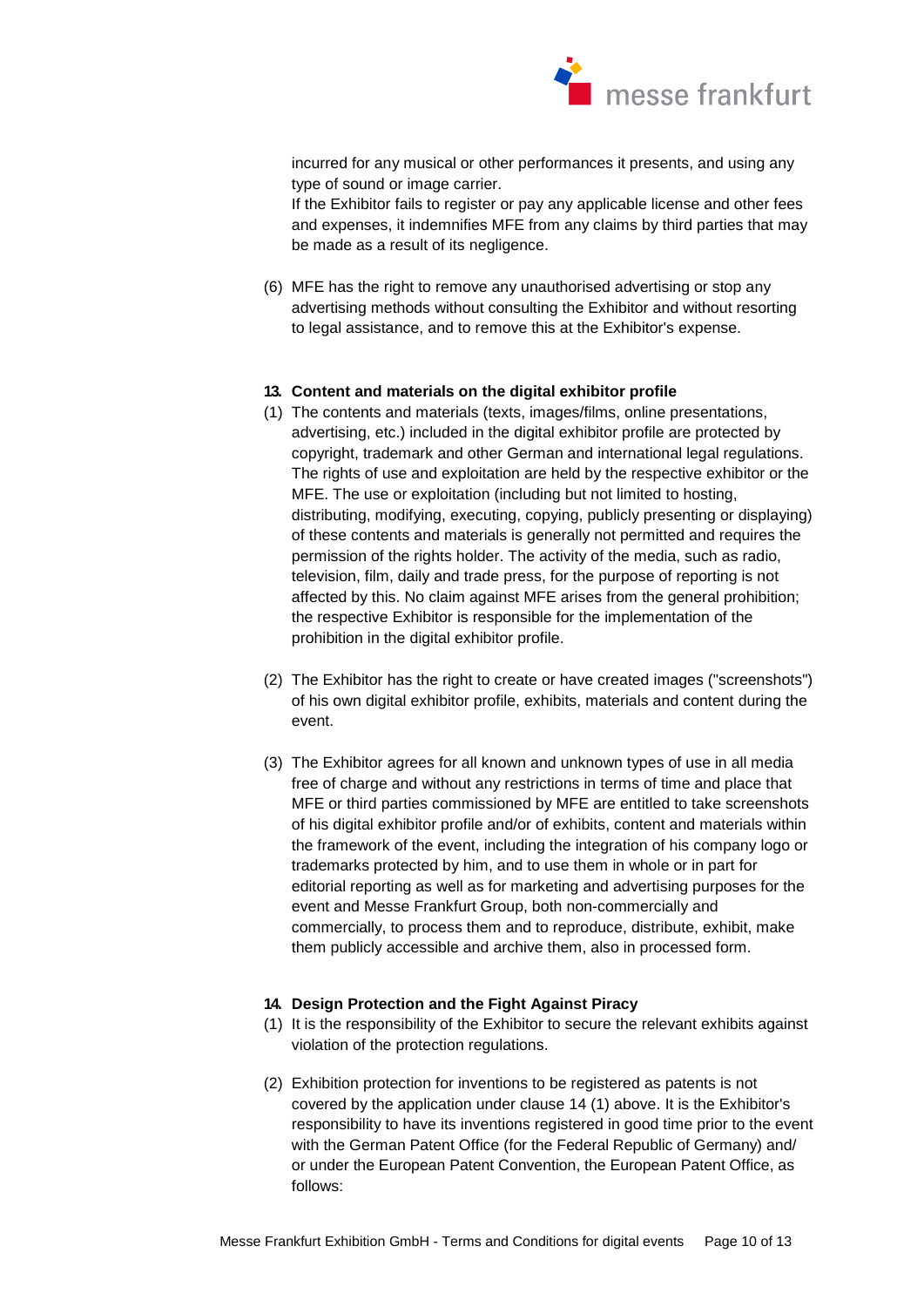

# **German Patent and Trade Mark Office**

Zweibrückenstrasse 12 80331 Munich Germany Phone: +49 89 21 95 0 Fax: +49 89 21 95 22 21 **European Patent Office**  Bob-van-Benthem-Platz 1 80469 Munich Germany Phone: +49 89 23 99 0 Fax: +49 89 23 99 44 65

- (3) The Exhibitor makes a binding and irrevocable declaration that the products exhibited by it are its own creation or that they are admissible copies or imitations of other suppliers or other third parties. The Exhibitor also undertakes to respect the privileged property rights of third parties. If any such infringement of property rights is brought to the Exhibitor's attention in an orderly manner while participating in the event, the Exhibitor undertakes in advance to remove the affected products from the stand.
- (4) The Exhibitor explicitly acknowledges that MFE is entitled to exclude the Exhibitor from further participation in the current or future events without any refund of the participation fee upon breaching this obligation and the requirements being met in accordance with clause 15 (1) of the Terms and Conditions.

# **15. Exclusion of Exhibitors**

- (1) If, through a legal decision by a German court (judgment, decision), an Exhibitor has been prohibited from offering products and services or from making advertising presentations of the same and if the Exhibitor refuses to comply with the legal decision and to cease offering products and services or making an advertising presentation on its digital exhibitor profile, MFE can exclude the Exhibitor from the current event and/ or from future digital and/or non-digital events, as long as the legal decision has not been set aside in a subsequent decision by a court of appeal. In this case, there will be no refund of the participation fee (in whole or in part). MFE is not obliged to check the correctness of the legal decision. There is no legal right to exclusion of the Exhibitor affected by the legal decision.
- (2) If a legal decision in accordance with paragraph 1 above should be set aside at a later date by a court of appeal, the Exhibitor correctly excluded on the basis of the earlier legal decision has no right to damages from MFE.
- (3) Furthermore, MFE is entitled to exclude an Exhibitor from the current event if the Exhibitor breaches the domiciliary rights or the terms of use of the event platform of MFE or there are other reasons which justify instant termination of the participation contract. In this case, there will be no refund of the participation fee (in whole or in part).

#### **16. Liability**

(1) MFE will assume unlimited liability for any damage sustained by the Exhibitor only if such damage was caused by its intentional or grossly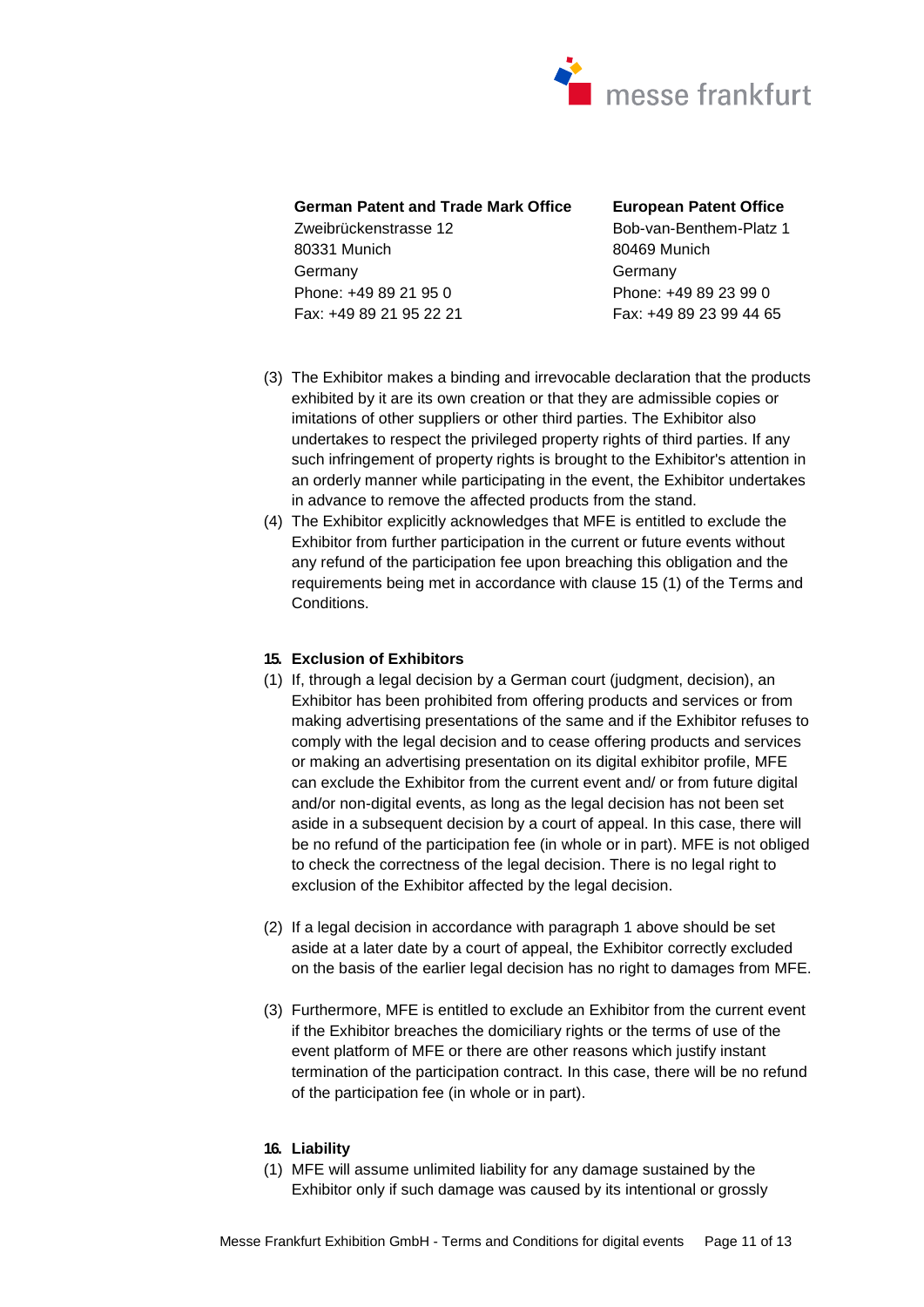

negligent conduct. In case of slightly negligent breaches of duty, MFE will be liable only in case of breach of one of its essential contractual obligations (cardinal obligation). Cardinal obligations are contractual obligations, the very fulfilment of which is deemed to be necessary for due and careful performance of the contract and on the observance of which the contracting party does and may regularly rely on. In this case, the liability of MFE will be limited to the predictable, direct damage to the Exhibitor that is typical for this type of contract. This also applies to breaches of duty by legal representatives and/or vicarious agents of MFE. Liability due to culpable injury of life, limb and health shall remain unaffected by this limitation of liability.

- (2) MFE does not assume any responsibility for content, data or information provided by the Exhibitors and all liability in connection with any of the above is excluded. In particular, MFE does not guarantee that this content is applicable, fulfils a specific purpose or could be used for said purpose.
- (3) MFE will endeavour to keep the event platform and the services accessible via it constantly available, but accepts no warranty for this. Claims for damages due to a technical failure or other operational disruptions are excluded. In particular maintenance, security or capacity concerns, and events which are not within MFE's sphere of influence (such as disruptions to public communications networks, force majeure etc.), may lead to unavoidable disruptions or to the temporary suspension of the event platform or the services which can be reached via it.
- (4) Without prejudice to the provisions of clauses 16 (1) to (3), MFE excludes liability for the following damages:
	- Property or financial losses;
	- Damages due to loss of profit, loss of turnover, loss of use or loss of data.
	- Reimbursement or damages in connection with the Exhibitor's inability to use the services.
- (5) This does not affect liability under the provisions of the German Product Liability Act (Produkthaftungsgesetz).
- (6) MFE must be notified in writing of any damages immediately.

#### **17. Statutory and Regulatory Provisions**

- (1) Provisions laid down in the Ordinance on Working Hours, the Maternity Protection Act and the Youth Employment Act are to be observed, as long as individual provisions are not set aside by so-called market privileges.
- (2) The provisions of the Industrial Code (Gewerbeordnung, GewO) and in particular the current version of Title IV 'Messen, Ausstellungen, Märkte' (trade fairs, exhibitions, markets) must be observed.